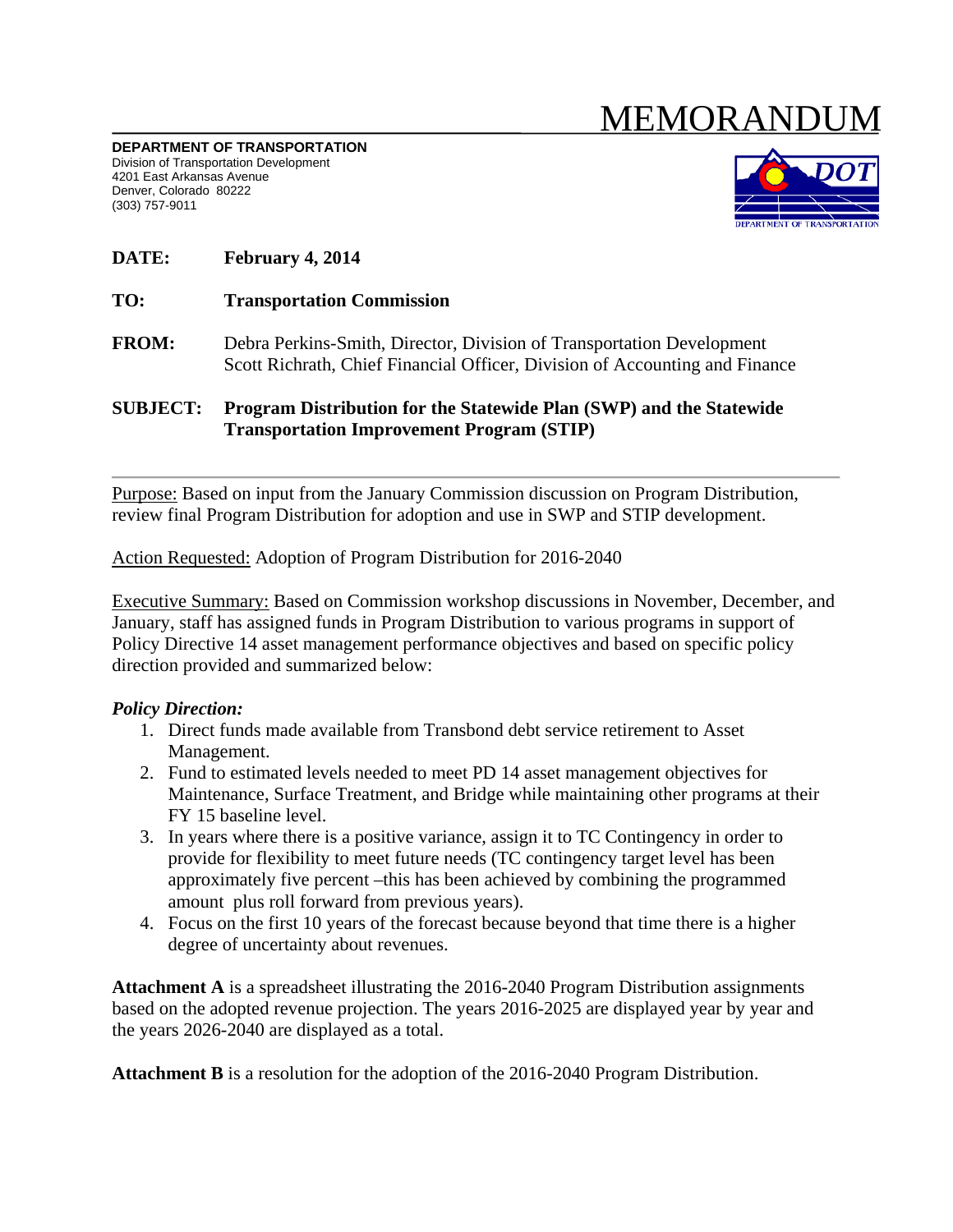## Background:

Information on state and federal requirements for the Statewide Transportation Plan was included in the December packet to Commission along with the explanation of the assumptions in the FY 15 baseline revenue scenario (SWP committee pages 1-31).

Program Distribution is a part of the Statewide Transportation Plan and outlines the assignment of projected revenues to various program areas for the time period of the Plan (FY 2016-FY 2040). Program Distribution also provides a baseline for the MPOs and Regions to use for development of the next Statewide Transportation Improvement Program (STIP), which begins with FY 2016.

Program Distribution assignments illustrate for planning partners and the public the intended emphasis areas given projected revenue expectations. Program Distribution is for planning purposes only and does not represent a budget commitment by the Commission. Final numbers for each year will be a result of updated revenue estimates and annual budget adoption.

Revenues for Program Distribution are based on the Baseline Revenue Projection for the 2040 Statewide Transportation Plan adopted by the Commission on April 18, 2013. In the Baseline, federal revenues are projected to peak in 2025 and decline each year following. SB 228 revenue is projected in years 2016-2020. Since the April 2013 adoption, gas tax revenues have trended slightly downward and motor vehicle registrations have trended slightly upward.

The Program Distribution spreadsheet reflects the year by year allocations for 2016-2025 and a total allocation for 2026-2040.

Observations for the first ten years include:

- 1. Funds are sufficient to fund estimated levels needed for the asset management performance objectives for Maintenance, Surface Treatment and Structures. Other asset management programs, as well as "Other TC Directed" programs, are held at FY 15 budget levels with no increases.
- 2. Any positive revenue variance is assigned to TC contingency. In years 2018-2024 some contingency funds would be available for assignment to program needs based on the assumption that the forecast amount plus contingency roll forward from previous years is more than sufficient to meet the five percent contingency target.
- 3. Allocations to "restricted programs" are based on the adopted revenue projection and the anticipated revenue level for each program.
- 4. RAMP asset management funds supplement Surface Treatment and Structures in FY 2016 and 2017 thereby allowing for lower Program Distribution allocations in those years.

Observations for the years 2026-2040 include:

- 1. Funds are no longer sufficient to meet estimated levels needed to support the asset management objectives for Maintenance, Surface Treatment and Structures.
- 2. Other asset management programs and 'other TC restricted" programs remain at FY 15 budget levels with no increases.
- 3. Revenues are forecast to be fairly flat in the latter years. This along with the decline in purchasing power will result in a noticeable effect on programs.